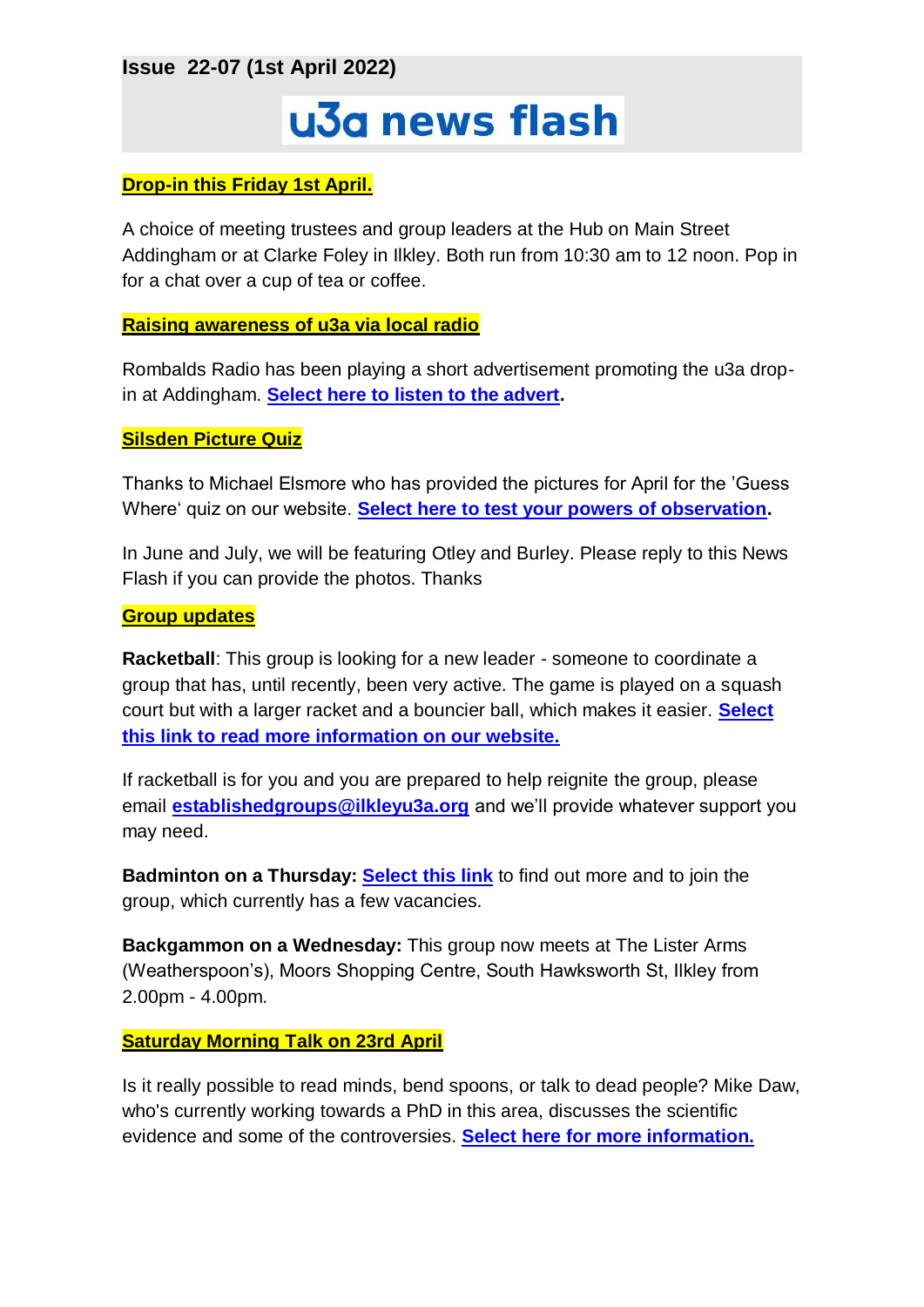## **Cryptic Crosswords**

In the last News Flash **[we gave this link](https://www.eventbrite.co.uk/e/cryptic-crosswords-for-beginners-mayjune-tickets-294439014017)** to apply for a place on the next Cryptic Crossword course run by the Third Age Trust. It starts on zoom for six weeks starting on Thursday 5th May.

The course has been praised by members of our u3a. But be aware that you are expected to buy a book for the course - 'Learn How to Solve Cryptic Crosswords'. It costs about £14 from your usual book seller.

## **Clarke Foley vacancies**

Use these links for **[full time positions](https://www.clarkefoley.org.uk/about/jobs)** and **[volunteer opportunities](https://www.clarkefoley.org.uk/support-us/volunteer)** to find out more and apply.

They are particularly keen to recruit a caretaker for evenings and weekends. This role requires physical fitness as it involves cleaning and moving tables and chairs etc. You must be willing to get First Aid and Fire Warden Qualifications and be flexible as the hours are dependent on room bookings. These are mainly on Monday, Tuesday and Thursday evenings, Saturdays and the occasional Sunday.

If you're interested but could only work some of the hours, call Michele on 01943 607016 as a job share is an option.

### **The quirky humour page**

Some new contributions in the past few weeks. Keep them coming. **[Select here](https://ilkleyu3a.org/Lockdown-Support-Quirky-Humour)  [for the latest additions to the collection.](https://ilkleyu3a.org/Lockdown-Support-Quirky-Humour)**

#### **The Ilkley scrap book**

All past editions are now stored on a virtual bookshelf. **[Select here](https://ilkleyu3a.org/resources/Documents/PDF-Flip/bookshelf-Scrapbooks.html)**. Take a volume off the shelf as you would in a library and read the content by flipping through the pages just like a book. The latest edition includes plans to use platforms 3 & 4 at Ilkley station as a car park and create space for a Woolworth store. How times change!

## **Check what u3a sends in the mail.**

Please check that our records correctly reflect your preferences on what we mail to you.

Third Age Matters is a quarterly magazine produced by our parent body, the Third Age Trust, and is available as part of your u3a subscription. The range of articles and quality of presentation have been much improved recently so this is your opportunity to make sure you receive your own printed copy.

Your u3a subscription also covers the cost of printing and posting the Annual Programme of Activities and the EYE. If you would like to receive a paper copy of